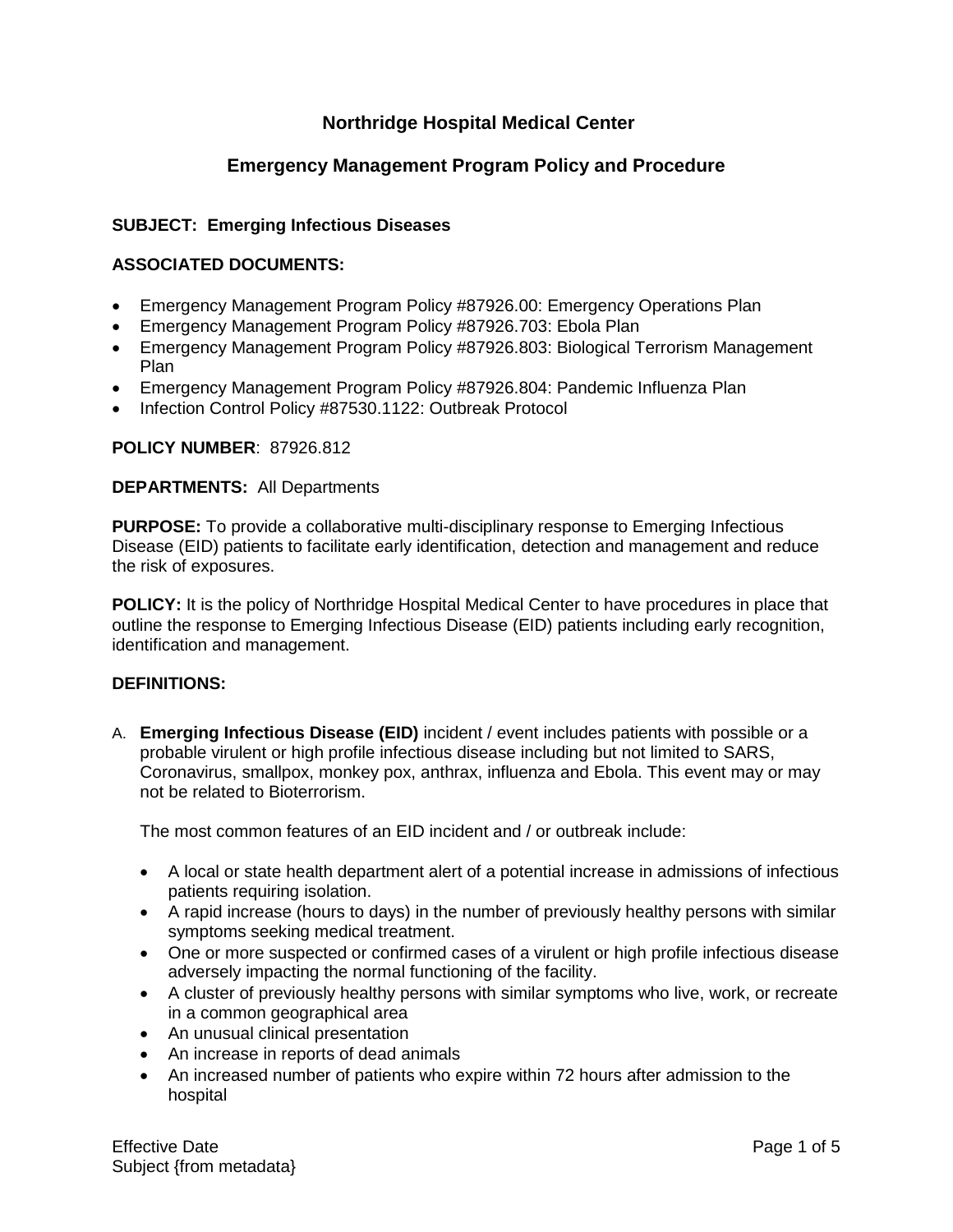- Any person with a history of recent (within the past 2-4 weeks) travel to a foreign country who presents with symptoms or a history of fever, cough, rigors, delirium, rash (not characteristic of Measles or Chicken Pox), extreme myalgias, prostration, shock, diffuse hemorrhagic lesions or petechiae; and/or extreme dehydration due to vomiting or diarrhea with or without blood loss.
- B. **Bioterrorism** event is a deliberate release of pathogenic microorganisms (bacteria, viruses, fungi or toxins) into a community for the purpose of creating civil disorder.
- C. **Outbreak** is the sudden occurrence of a disease in a community which has never experienced the disease before or when cases of that disease occur in numbers greater than expected in a defined area.
- D. **Epidemic** is any unusual occurrence of disease, generally first noticed by an unexpected number of cases occurring over a particular amount of time or in a particular place. An outbreak of disease or injury in a defined geographic area over a specific amount of time.
- E. **Pandemic** and/or influenza pandemic is a global outbreak of disease that occurs when a bacteria or a new virus such as influenza A and Coronavirus appears or "emerges" in the human population, causes serious illness and may spread from person to person worldwide. Pandemics are different from seasonal outbreaks or "epidemics" of influenza. Seasonal outbreaks are caused by subtypes of influenza viruses that already circulate among people, whereas pandemic outbreaks are caused by new subtypes, by subtypes that have never circulated among people, or by subtypes that have not circulated among people for a long time. Past pandemic and/or influenza pandemics have led to high levels of illness, death, social disruption, and economic loss.

## **PROCEDURE:**

- A. Patient Screening
	- 1. Screen patients presenting to the Emergency Department, direct inpatient admissions and outpatients for signs and symptoms of EID using the designated infectious disease screening tool.
	- 2. During a novel infectious disease outbreak, use the additional infectious disease screening tools which will be added to Cerner and may include the following questions:
		- a. Have you or someone you have had physical contact with traveled outside the U.S. within the last 30 days?
		- b. Do you have any of the following symptoms?

|                        | <b>Yes</b> | <b>No</b> | <b>Unable to Obtain</b> |
|------------------------|------------|-----------|-------------------------|
| Cough $<$ 2 weeks      |            |           |                         |
| Cough $> 2$ weeks      |            |           |                         |
| <b>Blood in Sputum</b> |            |           |                         |
| Fever                  |            |           |                         |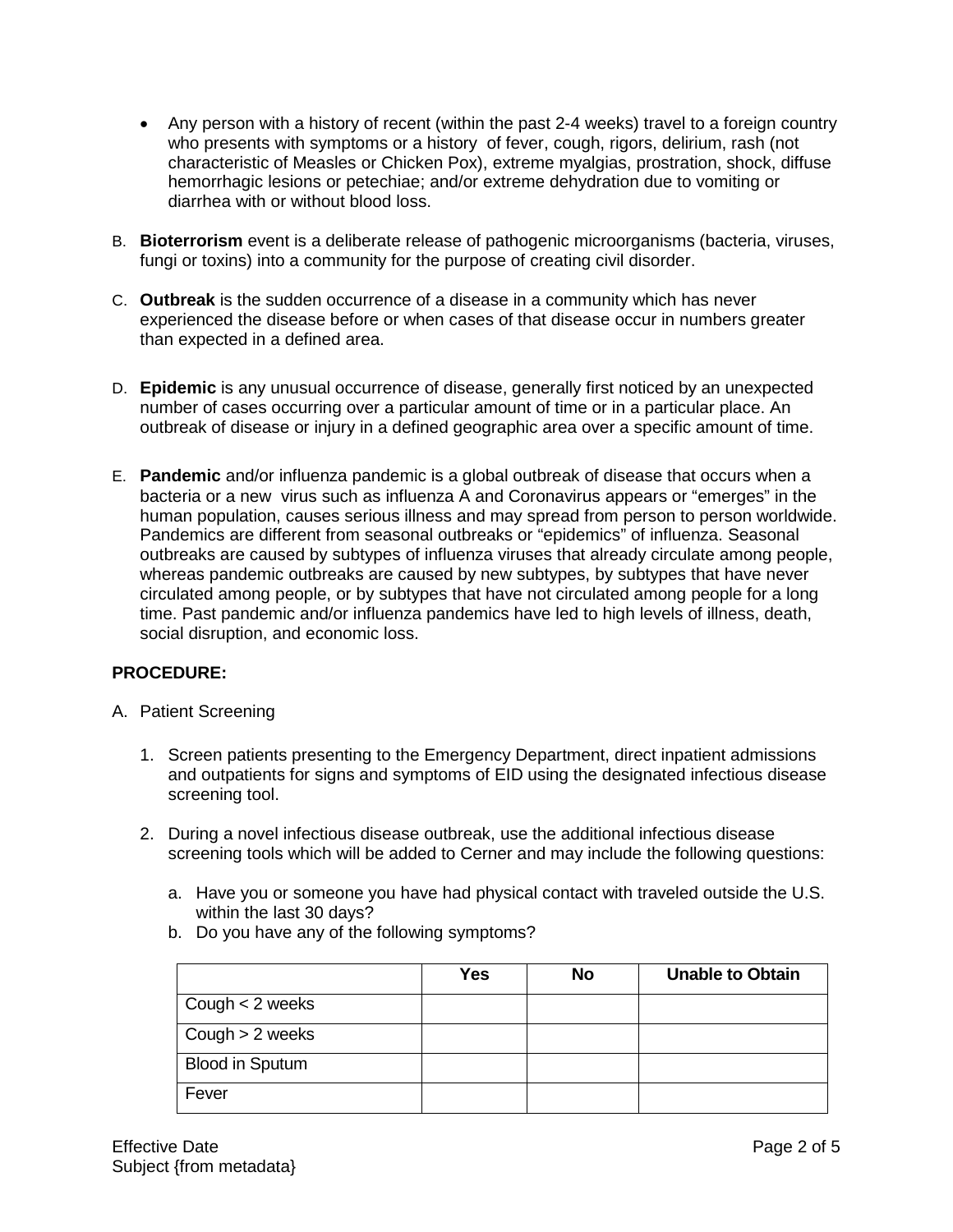| Rash            |  |  |
|-----------------|--|--|
| Severe Headache |  |  |
| Stiff Neck      |  |  |

- 3. Contact the Infection Preventionist (x2871) if the infectious disease screening is consistent with the current California Department of Public Health (CDPH) or Center for Disease Control (CDC) Health Alert or you are unsure/have questions.
- 4. If the infectious disease screening is positive, place a mask on the patient and immediately place the appropriate personal protective equipment on the patient and place in a negative airflow room or private room if not available and contact the Infection Preventionist.
- 5. The Infection Preventionist will review the case with the Emergency Department Nurse Shift Manager/Charge Nurse and Physician On Duty to determine if the case meets the criteria for a novel infectious disease.
- 6. If the case meets the criteria for a novel infectious disease, the Infection Preventionist will contact the Los Angeles Department of Public Health.
- B. Code Triage Activation
	- 1. If the Infection Prevention Department in consultation with Physician the Lost Angeles Department of Public Health confirms the patient has suspected or probable EID, the Infection Preventionist will
		- a. Notify Administration, the Administrative Nursing Supervisor and / or the Administrator on Duty (AOD) and determine whether a Code Triage Novel Infectious Disease Alert should be activated.
		- b. If the decision is made to activate a Code Triage Novel Infectious Disease Alert, the Administrative Nursing Supervisor or AOD will contact the PBX Operator; the following healthcare workers are included in the Code Triage Novel Infectious Disease Group and will be notified to report to Classroom 5:
			- Administrator On Duty
			- Administrative Nursing Supervisor
			- Chief Medical Officer
			- Clinical Director Emergency Department
			- **Director Nursing Operations**
			- Disaster Coordinator / Occupational Health & Safety Manager
			- Infection Prevention Manager
			- Senior Director Quality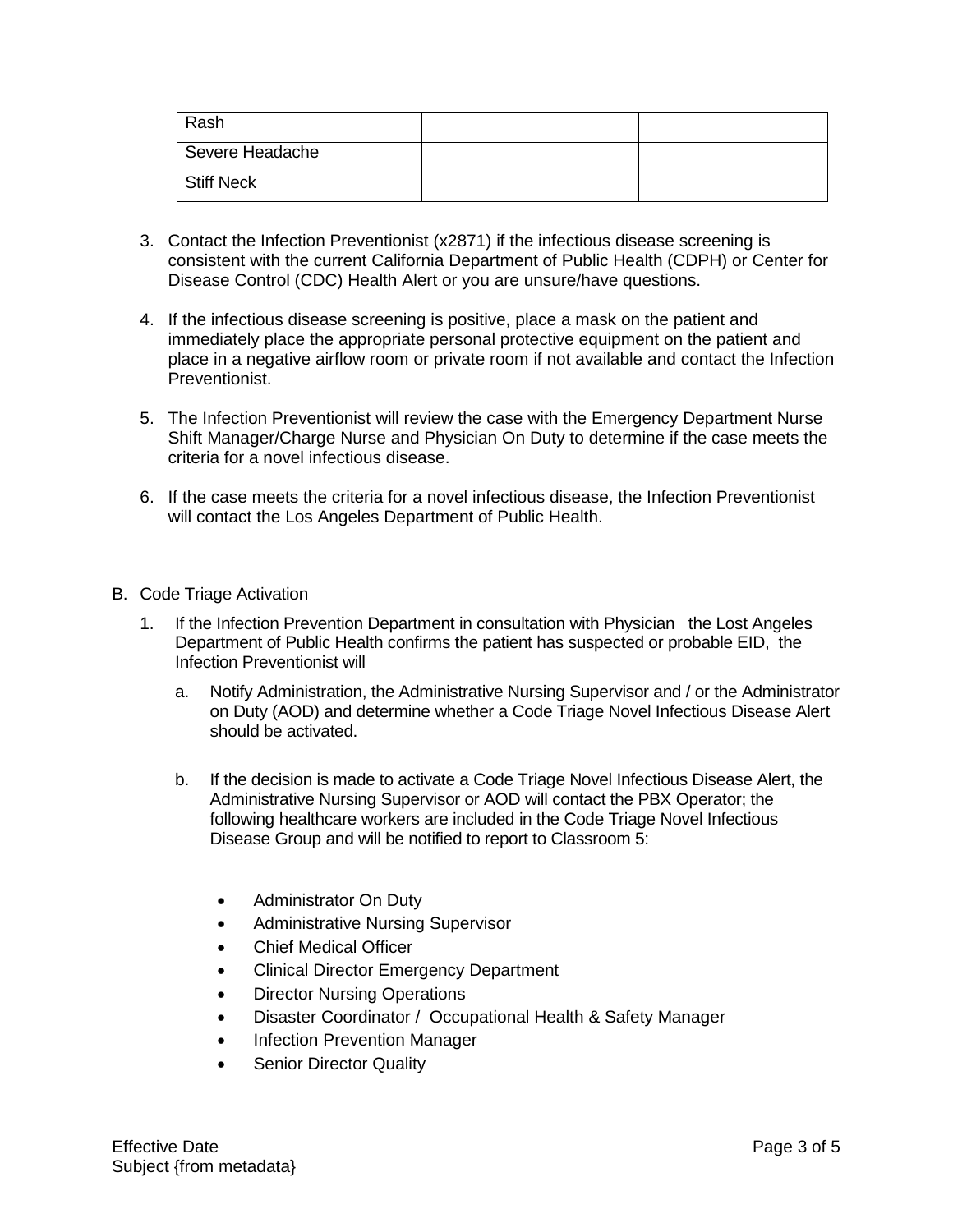- 2. The Code Triage Novel Infectious Disease Alert Group will develop an initial action plan utilizing the available information including
	- a. Disease specific assessment and reporting formats developed in accordance with local health department guidelines.
	- b. Centers for Disease Control recommendations
	- c. The following NHMC disease specific policies if appropriate
		- Emergency Management Program Policy #87926.703: Ebola Plan
		- Emergency Management Program Policy #87926.803: Biological Terrorism Management Plan
		- Emergency Management Program Policy #87926.804: Pandemic Influenza Plan

3. The Code Triage Novel Infectious Disease Alert Group will determine, based on the magnitude of the event and the impact on the organization, whether a Code Triage Internal should be activated.

- C. EID Initial Plan Activation
	- 1. Based on the nature of the novel infectious disease and the recommendations of the California Department of Public Health and / or the Infectious Disease Physician, guidelines will be provided for patient care and employee safety; this may include the use of current novel infectious disease policies including the Ebola Virus Disease, SARS and Pandemic Influenza if appropriate.
	- 2. If the current policies and plans do not address management of the current infectious disease, a disease specific plan will be developed and implemented.
- D. Responsibilities
	- 1. Infection Control Professional (ICP):
		- a. Manages the day-to-day activities of the hospital-wide infection surveillance, prevention, and control program.
		- b. Initiates heightened surveillance for any unusual disease occurrence or increased numbers of illnesses that might be associated with an EID incident.
		- c. Establishes, if warranted, a medical record review form for use in patient receiving areas, including the Emergency Department and outpatient clinics / departments, to monitor and trend the types of cases that are presenting.
	- 2. Occupational Health & Safety / Disaster Coordinator
		- a. Activate the Corporate Support Plan.
		- b. Collaborates with the Infection Control Practitioner to provide training to prevent healthcare worker exposures.
		- c. Coordinates ongoing planning meetings and Leadership Briefings as needed.
		- d. Maintains incident documentation.
	- 3. Healthcare Workers
		- a. Communicate any unusual infectious disease patterns to the ICP as soon as possible.